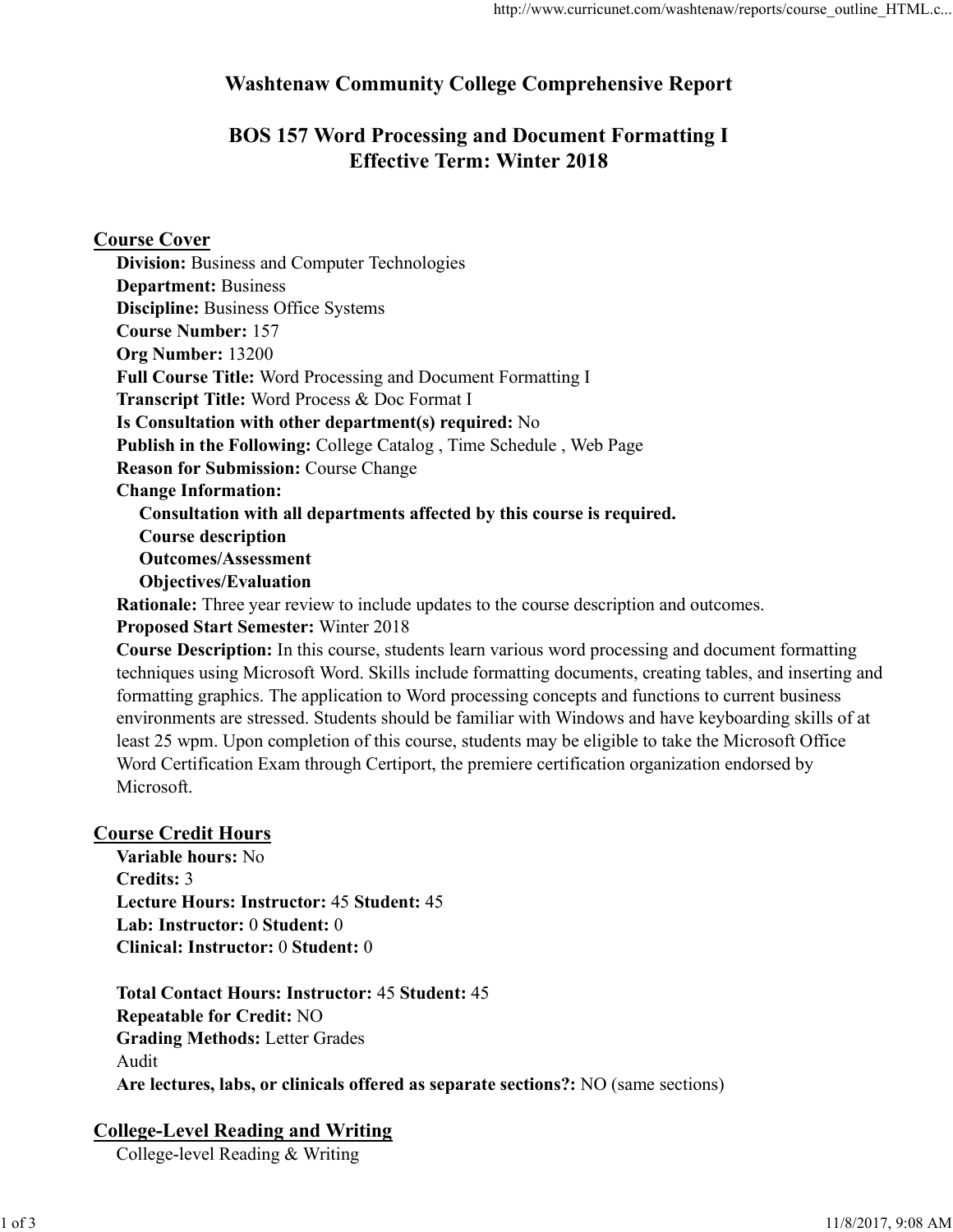## College-Level Math

### **Requisites**

#### General Education

Degree Attributes High School articulation approved General Education Area 7 - Computer and Information Literacy Assoc in Arts - Comp Lit Assoc in Applied Sci - Comp Lit Assoc in Science - Comp Lit

# Request Course Transfer

Proposed For:

## Student Learning Outcomes

1. Create, edit, format, and save simple documents.

#### Assessment 1

Assessment Tool: Microsoft Word GMetrix exam Assessment Date: Winter 2018 Assessment Cycle: Every Three Years Course section(s)/other population: All sections Number students to be assessed: All students How the assessment will be scored: GMetrix exam is scored online Standard of success to be used for this assessment: 70% of students will score 70% or higher on the Microsoft Word GMetrix exam Who will score and analyze the data: Departmental faculty

2. Utilize word processing features, tools and techniques to improve the effectiveness and appearance of documents.

#### Assessment 1

Assessment Tool: Microsoft Word GMetrix Exam

Assessment Date: Winter 2018

Assessment Cycle: Every Three Years

Course section(s)/other population: All sections

Number students to be assessed: All students

How the assessment will be scored: GMetrix exam is scored online

Standard of success to be used for this assessment: 70% of students will score 70% or higher on the Microsoft Word GMetrix exam Assessment Tool: Microsoft Word GMetrix Exam<br>
Assessment Cycle: Every Three Years<br>
Assessment Cycle: Every Three Years<br>
Course section(s)/other population: All sections<br>
Number students<br>
How the assessment will be corect:

Who will score and analyze the data: Departmental faculty

#### Course Objectives

- 1. Format various letter styles.
- 2. Format memorandums.
- 3. Format reports.
- 4. Create, open, select, edit, save, and close documents.
- 5. Format text and paragraphs.